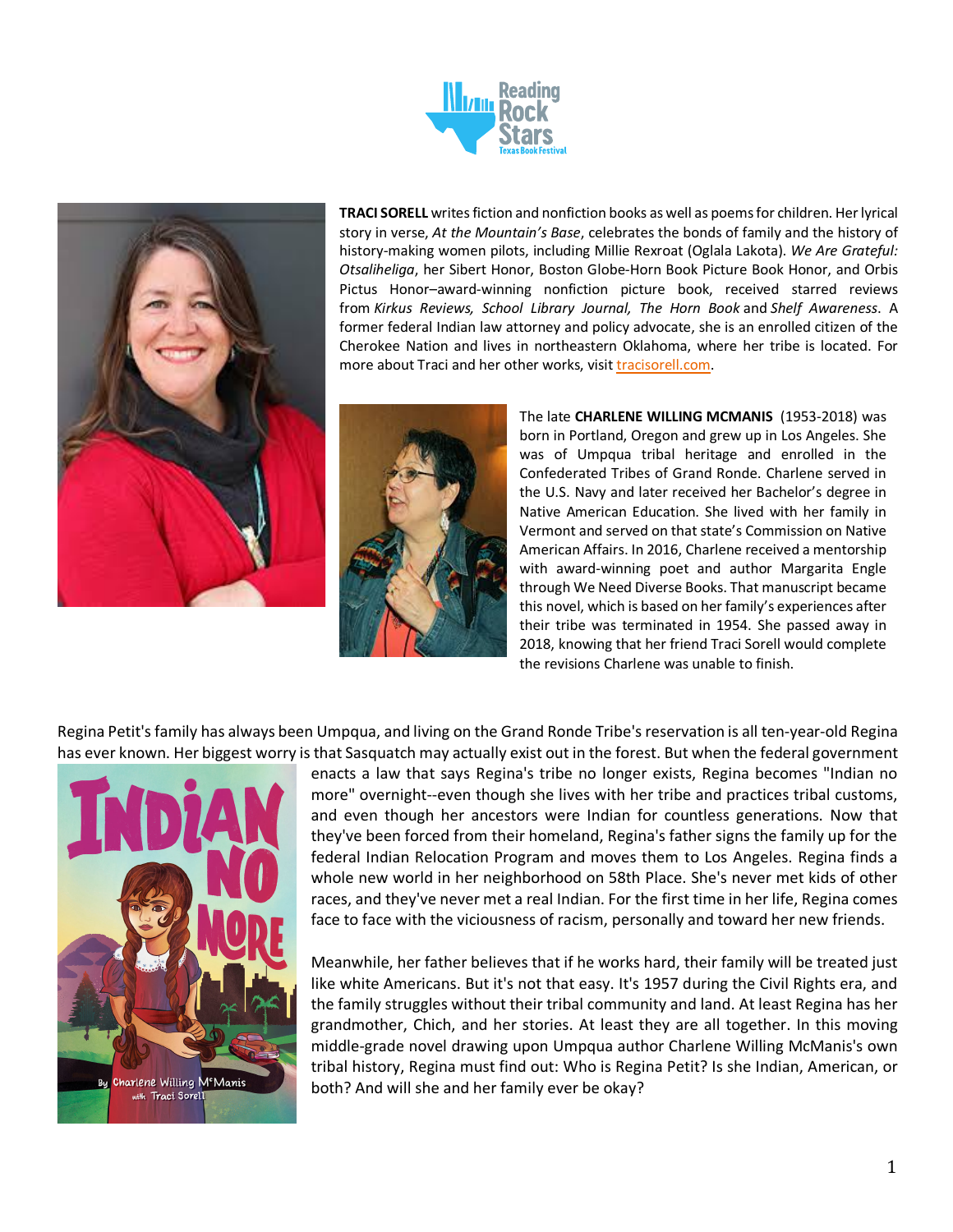## *Indian No More* by Charlene Willing McManis with Traci Sorell

#### **Relevant Vocabulary:**

- Indigenous People, Native People, First People
- Tribal roll number
- Grand Ronde Indian Reservation (Salem, Oregon)
- Bureau of Indian Affairs
- Umpqua
- the rez
- historical fiction
- racism and discrimination
- Public Law 588
- Public Law 98-365

#### **RRS connection to TEKS (4-5th grade): Please refer to TEKS for English Language Arts and Reading:**

- *1. Comprehension skills: listening, speaking, reading, writing, and thinking using multiple texts.*
- *2. Response skills: listening, speaking, reading, writing, and thinking using multiple texts.*
- *3. Author's purpose and craft: listening, speaking, reading, writing, and thinking using multiple texts.*
- *4. Composition I: listening, speaking, reading, writing, and thinking using multiple texts--writing process.*
- *5. Composition II: listening, speaking, reading, writing, and thinking using multiple texts—genres.*
- **6.** *Inquiry and research: listening, speaking, reading, writing, and thinking using multiple texts.*

#### **Pre-reading reflection and dialogue:**

- What does an author do?
- Think about the purpose of historical fiction novels. What are the key elements of historical fiction?
- Think about the title of the book? What does it tell us about the story? What do you think the story is about?
- What do you know about Native people? What questions do you have about Native people? Get help from your librarian to find more information about the Umpqua.
- Read the authors' notes at the end of the book: What questions do you have right away?

## **While-reading engagement:**

**Pg 1-21:** Regina introduces you to her family and mentions important moments of her family's story. She also describes her home and surroundings. Collaborate with your friends to create a drawing of Regina's world as she describes it. You can also create an anchor or character chart if you prefer to outline Regina's story. Take note of family traditions and teachings. Ask the librarian to help you find information about the Public Law 588/ Indian Relocation Program. What do you think the family will do?

**Pg 22-49:** Regina's family is moving to California. Choose a character and write/draw what this person is feeling. What do you think she/he will miss and what do you think they hope to find in California? Storytelling is part of Chich's relationship with her grandchildren. Do you tell stories in your family? Life begins anew in California. Begin a timeline of events to explain Regina's life after the Public Law 588 was put in place.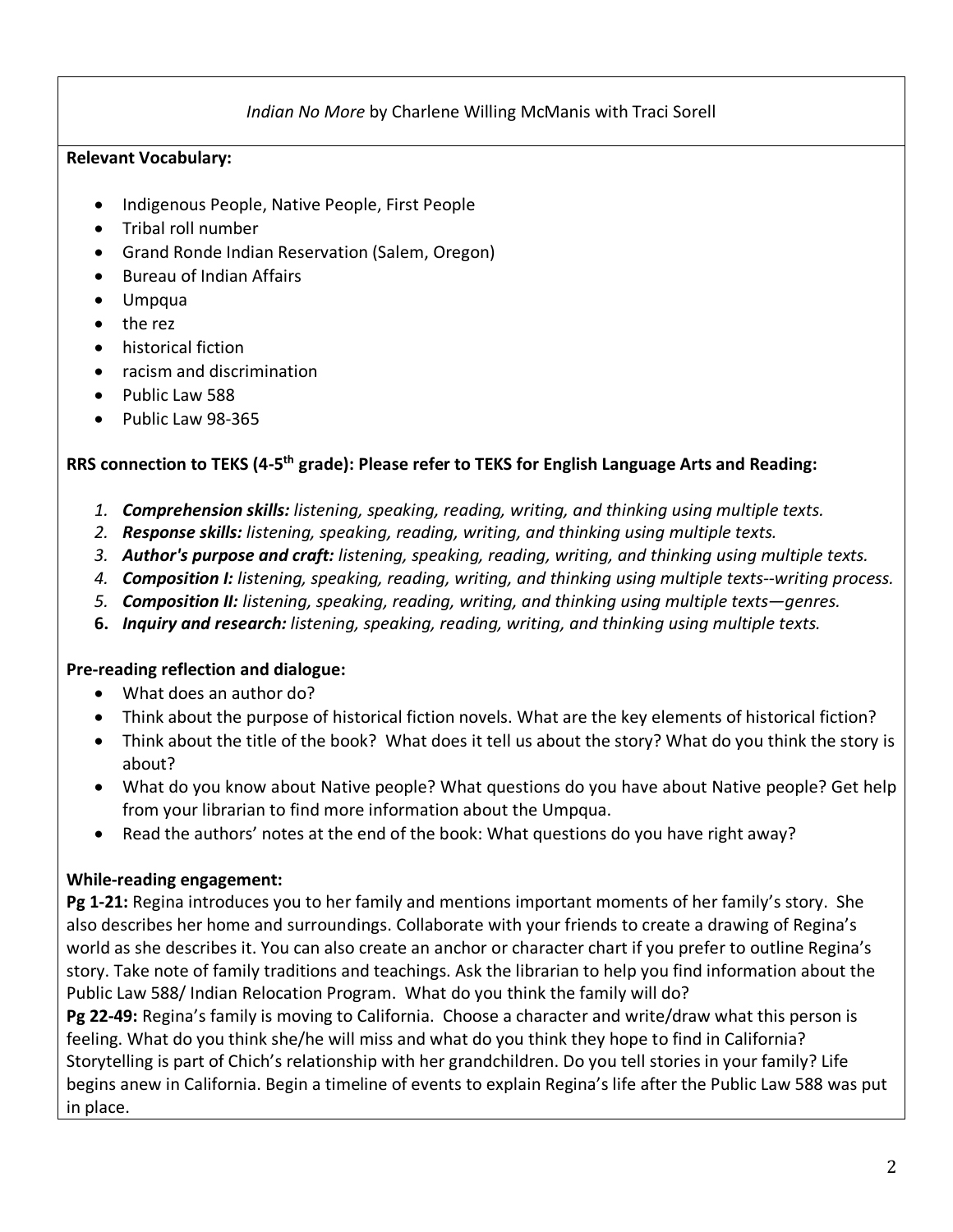**Pg 54-74:** As Regina and Peewee make new friends, Chich uses her family memories to teach them about the Umpqua people. What did you learn about this group of indigenous people? Get help from your librarian to gather more information about the Umpqua. Make a list of the inaccurate ideas (stereotypes) shared by the girls' new friends. Think about why so much false information exists and counter it with facts that you find. Regina also describes her first summer in California. Think about your summer days and share stories with your friend. Think about the Cowboys vs. Indians game that children used to play, what do you think? Do you still play a similar game today? You can also create a new game to match your favorite TV show.

**Pg 75-104:** School is back in session and Regina learns that her new school is very different. Compare and contrast Budlong Elementary and the Indian Agency School. You can write, draw, or share your ideas aloud. You can also compare her feelings/emotions about her new home to how she felt at the reservation. Halloween brings a mix of challenges for Regina and her family. What strategies have you learned from your teacher and counselor that would help Regina understand the racism she and her friends encountered while trick or treating.

**Pg 105-118:** Create character drawings or charts for Regina's parents, grandmother, and sister. What personality traits do they share? Discuss the characters of the television show, *The Lone Ranger.* What stereotypes does Regina have to dismantle in her new world outside of the reservation?

**Pg 119-140:** Why is the Thanksgiving Day school play such a difficult experience for Regina's family? The family gathers for Thanksgiving Day, what does your family do on this day? Regina says, "life was feeling a little better in Los Angeles" (p.132). Think about what the family has gained and what they've lost in California.

**Pg 141-158:** *Indian No More*- What does this mean? How do you think that Regina and her family feel? What does it mean to be "American" in the United States? Why is Regina's father so upset? Think about how racism is now part of their daily life in California and how this affects the family.

**Pg 159-168:** The family experiences the loss of grandmother, Chich. How does Chich's passing affect Regina and her family?

**Pg 171-177:** What are other new words can you add to this list of definitions?

**Pg 178-207:** Learn more about the authors, their personal stories, how life changed again in 1983 after Public Law 98-365 was passed. Talk about how Charlene and Traci worked together to write a historical fictional novel that told the story of Native people. You also hear from the book's editor. What does an editor do? Do you love storytelling? If you do, lead your friends in creating your own classroom stories. You can work together as authors, illustrators, and editors.

# **Post-reading and wrap-up:**

- Discuss the take-home message and form your own opinion. With your teacher's help, look for reviews of this book. For example, Publisher's Weekly and Kirkus Reviews. Do you agree or disagree with the reviews? Write, draw, or share your thoughts.
- Provide recommendations for future readers: Should other 4-5<sup>th</sup> graders read this book? What do you think?
- Get inspired by Regina's story. Write something that's happening in your life or that has happened. What story should you tell?
- Make a Venn Diagram and compare yourself to Regina. What is similar? What is different? Decorate it with pictures and drawings.
- Take a story from home: ask your parents to tell you a story from when you were younger. Write it down like a chapter from your own book. Draw or find a picture to go with it. Be sure to post it for Traci to see!
- Make a welcome banner for Traci Sorell! Decorate it with photos and drawings.
- Prepare three questions you would like to ask Traci Sorell during her campus visit.